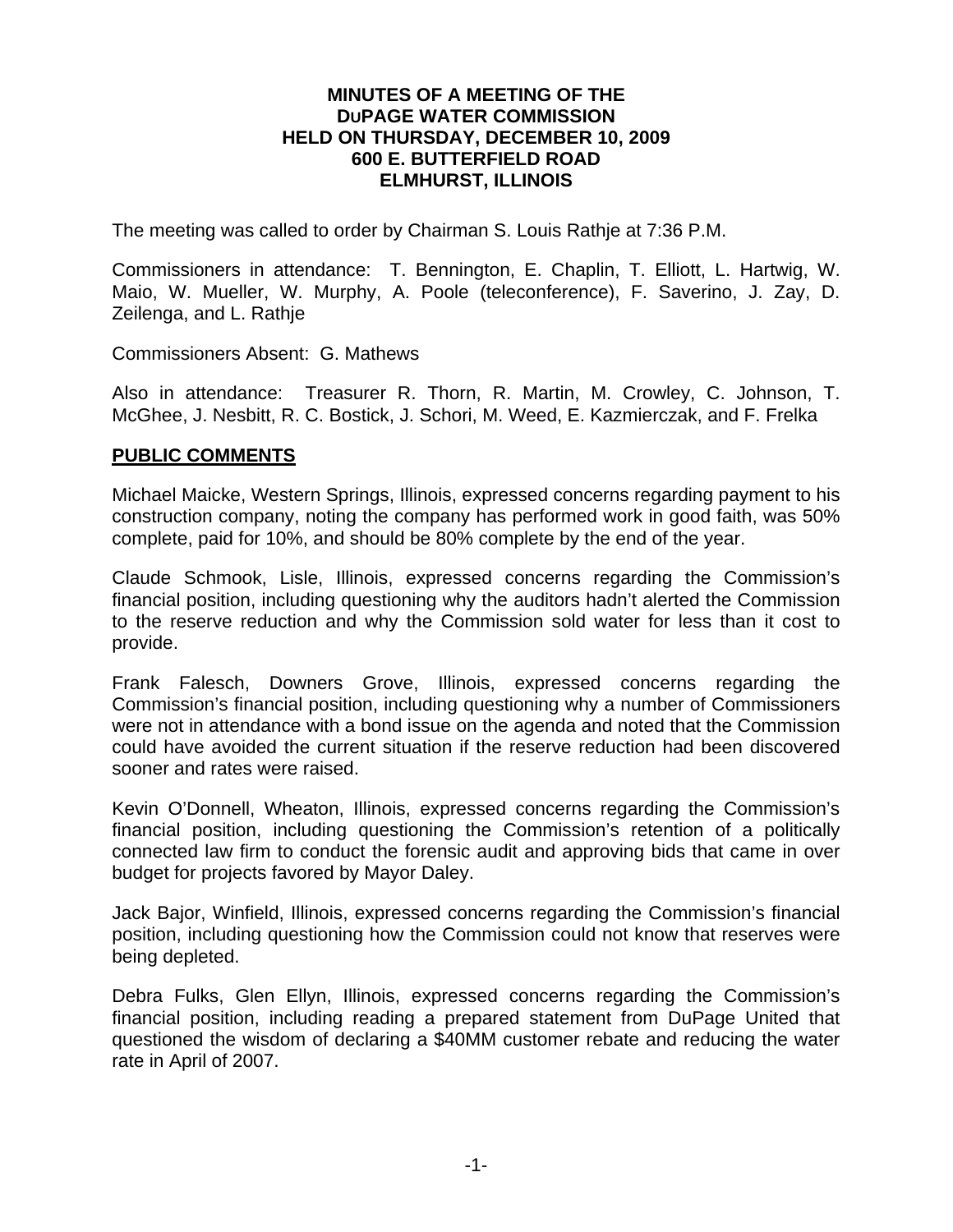#### **APPROVAL OF MINUTES**

Due to the lateness of submitting the meeting minutes to the Board for review, it was determined to defer approval of the minutes to the January 2010 regular Commission meeting.

#### **TREASURER'S REPORT**

After Commissioner Zay noted the Treasurer's Report was only distributed at the meeting, allowing insufficient time to conduct a proper review, Commissioner Zay moved to table acceptance of the November Treasurer's Report to the next meeting. Seconded by Commissioner Bennington and unanimously approved by a Voice Vote.

All voted aye. Motion carried.

### **COMMITTEE REPORTS**

### **Administration Committee – Reported by Commissioner Murphy**

Commissioner Murphy reported that the Administration Committee reviewed all items listed on the Administration Committee agenda. With respect to the proposed employee health insurance renewal, Commissioner Murphy reported that the General Manager was proposing that the Commission reduce its contribution towards employee coverage from 100% to 80% of the individual employee's health and dental premiums but that the Administration Committee members were split on whether that change should be phased in over a two-year period.

Commissioner Murphy then moved to renew the Commission's health insurance as presented and change the personnel policy, effective January 1, 2010, requiring employees to pay 20% of health and dental insurance premiums for both employee and dependent coverage. Seconded by Commissioner Zay.

After Commissioner Elliott explained that even though he had been convinced by other members of the Administration Committee that the suggested change was the right direction to follow, Commissioner Elliott was hesitant to make such a dramatic increase in employee contributions for a \$21,000 savings to the Commission, especially when the change would place the Commission on the high end of what customer utilities charge their employees. As a result, Commissioner Elliott suggested phasing in the change: Requiring a 10% employee contribution in 2010 and then requiring a 20% contribution in 2011. After Commissioner Chaplin acknowledged that 20% was a big increase but noted that employers all over are having to tighten their belts and, in the private sector, a 60/40 split is more common, the motion was approved by a Roll Call Vote:

Ayes: T. Bennington, E. Chaplin, L. Hartwig, W. Maio, W. Mueller, W. Murphy, A. Poole, J. Zay, and D. Zeilenga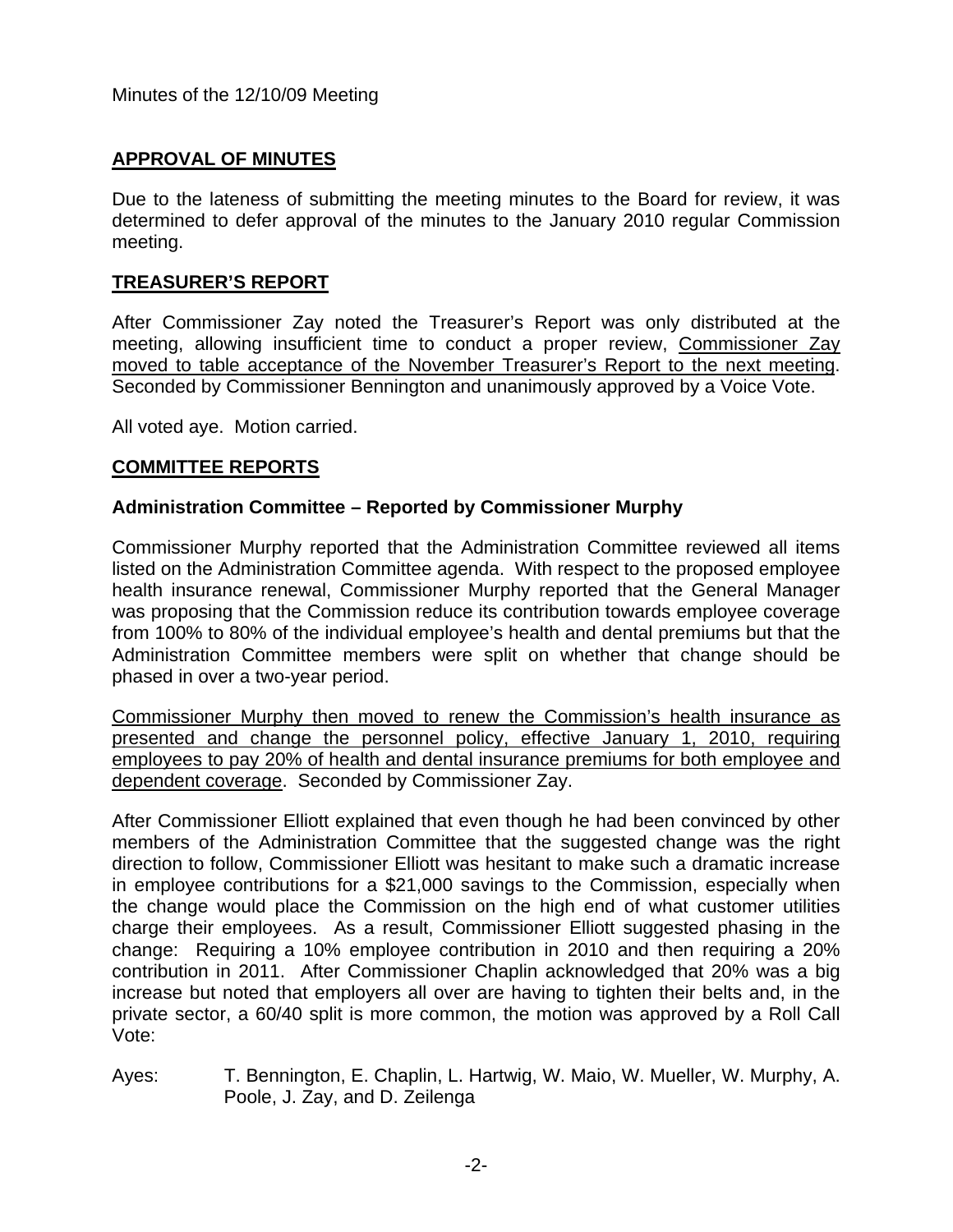Nays: T. Elliott, F. Saverino, and L. Rathje

Absent: G. Mathews

Commissioner Murphy concluded his report by noting the Administration Committee reviewed and recommended for approval the new Freedom of Information Act rules and regulations contained in Resolution No. R-70-09.

# **Engineering & Construction Committee – Reported by Commissioner Maio**

Commissioner Maio reported that the Engineering & Construction Committee reviewed and recommended all items listed on the Engineering & Construction Committee agenda, noting current construction projects remain on schedule.

### **Finance Committee – Reported by Commissioner Saverino**

Commissioner Saverino reported that the Finance Committee did not have a quorum.

# **CHAIRMAN'S REPORT**

Chairman Rathje requested that the Commission discuss its meeting dress code at the regular January 2010 Commission meeting.

### **MAJORITY OMNIBUS VOTE AGENDA**

Chairman Rathje requested that each item on the Majority Omnibus Vote Agenda be separately considered.

Commissioner Elliott moved to approve Resolution No. R-65-09: A Resolution Authorizing and Directing the Regular and Automatic Transfer of Certain Excess Account Balances to the General Account of the Water Fund. Seconded by Commissioner Hartwig.

General Manager Martin explained that historically, staff would present the Board with semi-annual resolutions identifying specific dollar amounts of the excess account balances that needed to be transferred to the "general" account of the Water Fund under the Commission's Revenue Bond Ordinance. Noting that in recent years, transfers of those excess account balances were only made sporadically, restricting the Commission's use of those excess funds until transferred, General Manager Martin further explained that as requested by the Board at the November 12, 2009, meeting, Resolution No. R-65-09 would authorize the automatic transfer of those excess account balances on a monthly basis, beginning as of the December 30, 2009, accounting day but only upon the prior approval the Chairman of the Board or the Chairman of the Finance Committee.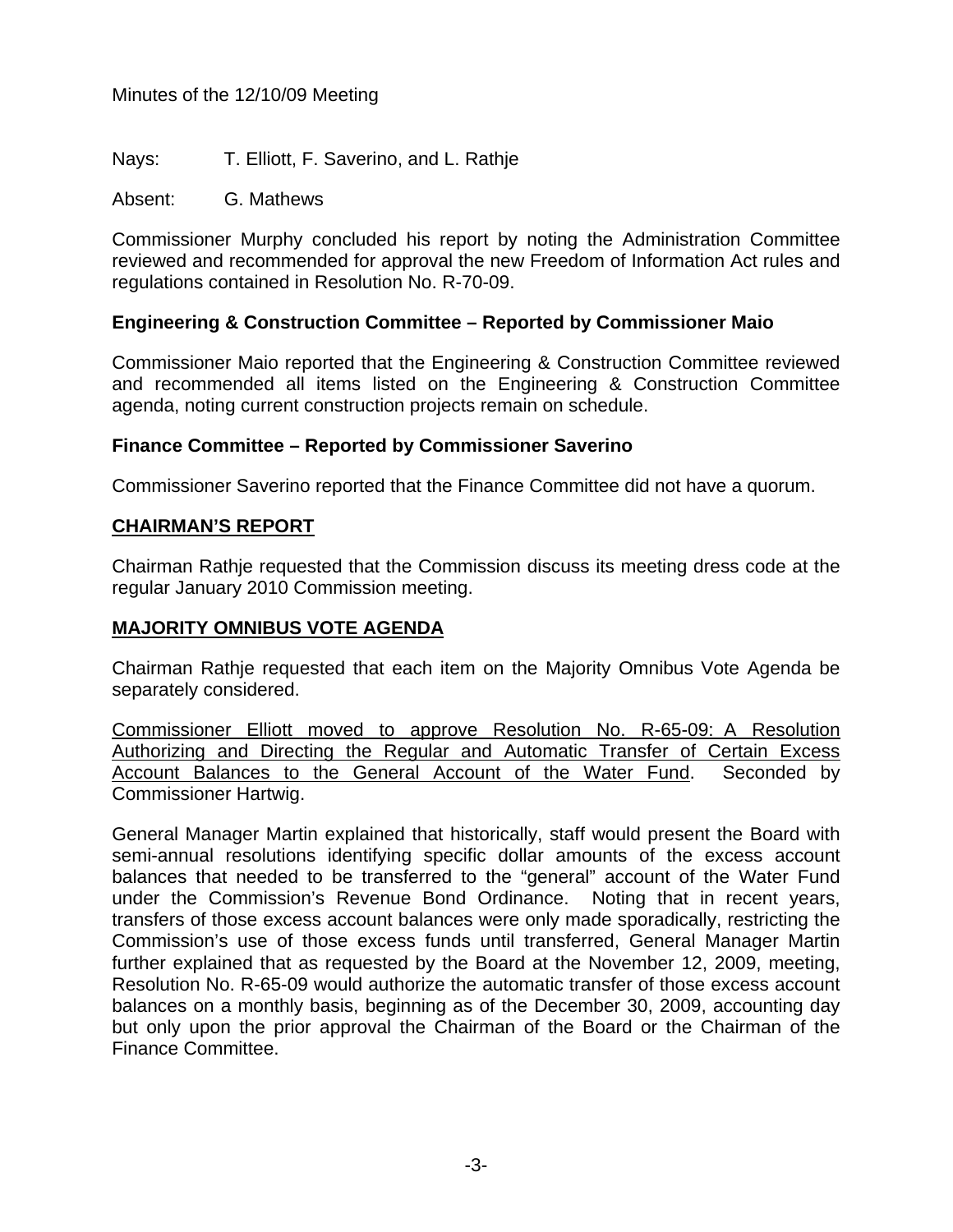Commissioner Chaplin noted her concerns regarding the responsibility for two Board members (Chairman and Finance Committee Chairman) to approve transfers instead of having the entire Board approve them.

Commissioner Zay noted his concerns regarding the transfer of any Commission funds without Board approval, highlighting the recharacterization of the \$3,000,000 in construction payments made in October as being paid out of the depreciation account.

Commissioner Zeilenga noted that in the November Finance Committee it was discovered that the Commission's finances were in serious crisis and that the depreciation reserves had been spent towards construction payments in an unauthorized manner at the discretion of General Manager Martin and Former Financial Administrator Skiba, adding that this decision was completely inappropriate by staff or whoever above staff authorized the transfer for the payment.

General Manager Martin noted that the payments were made prior to October 31<sup>st</sup> and that funds in the depreciation account were intended and allowed to be used for the construction payments.

Commissioner Zeilenga responded that it was a matter of process and that the Board should be making those kinds of decisions.

Commissioner Bennington noted that the transfers are hard to follow considering they are always moving and noted that until a certified financial statement or treasurer's report is provided, he will not be approving anything.

Former Financial Administrator Skiba explained that this recharacterization was allowable under the water revenue bond ordinance and was done to provide access to sales tax funding for the property tax abatement. Former Financial Administrator Skiba advised that he believed that this recharacterization was in accordance with the Board's desire to abate the property tax, but offered to reverse the recharacterization if the Board so chose.

Commissioner Elliott commented that even though he was not sure what the accounting recharacterization had to do with the pending motion to approve R-65-09, it seemed as if sometime after the November  $12<sup>th</sup>$  meeting the General Manager and Former Financial Administrator Skiba determined it was better for the Commission if the pre 10/31 construction payments were recharacterized as having been expended from the depreciation account. Commissioner Elliott added that he believed this recharacterization should have been vetted with the Board, and asked Commissioner Zeilenga to advise whether the recharacterization should be reversed as offered by Former Financial Administrator Skiba.

Commissioner Zeilenga noted that the real issue is whether the construction payments should have been made and not the accounting treatment of the payments. Commissioner Zeilenga added that the staff's priorities should have been to find the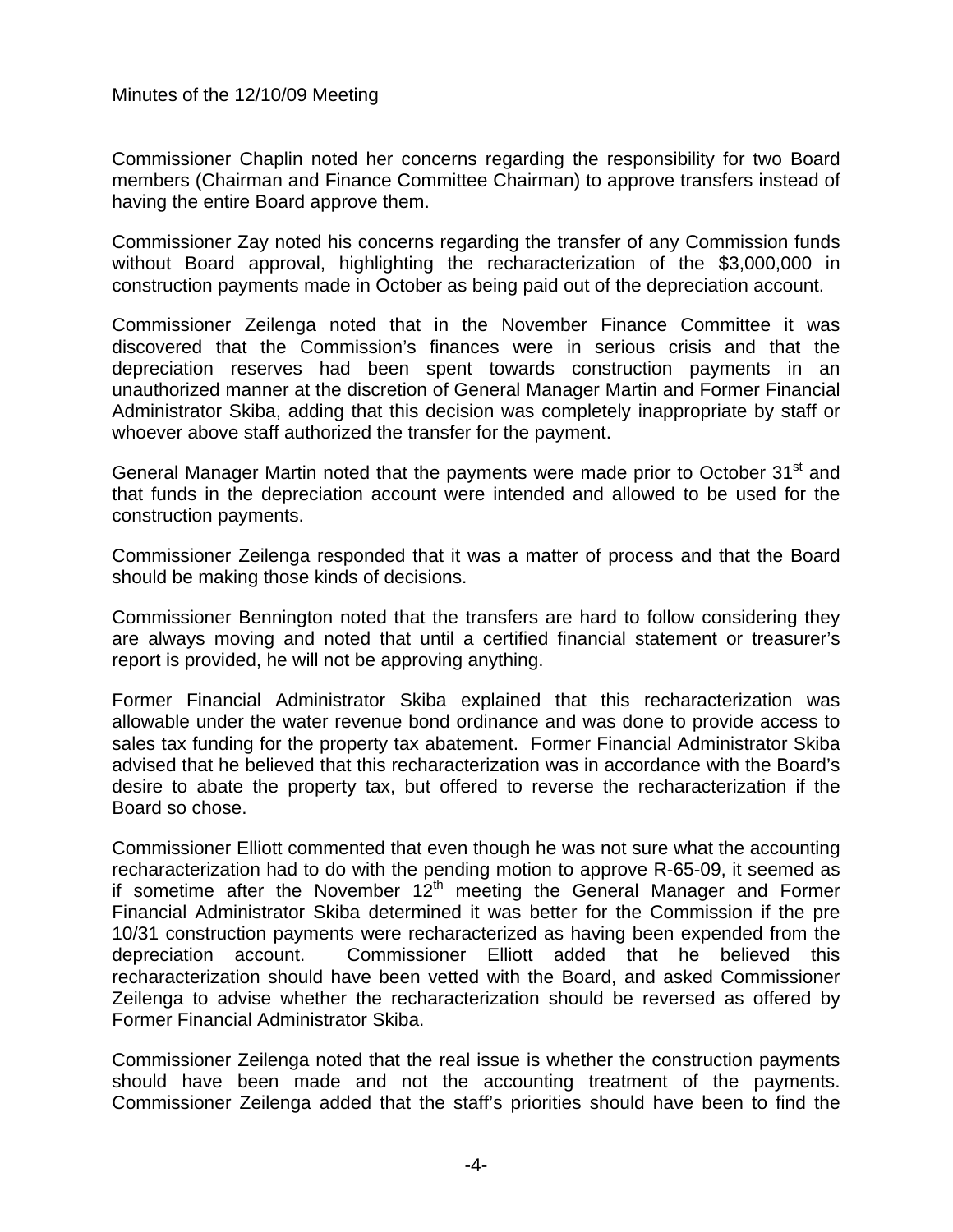funds for the property tax abatement first, then to accumulate funds to replenish the reserves, and finally, to make contractor payments.

Commissioner Zay stressed that staff was instructed not to make any payments and proceeded anyway. Staff Attorney Crowley clarified that the construction payments were made in full compliance with the authority delegated to the General Manager under the Commission's By-Laws and that the accounting recharacterization was not a transfer of excess account balances that would have been regulated by the Board's direction at the November 12, 2009, meeting, that excess account balance transfers be made only upon the prior approval the Chairman or the Finance Committee Chairman. Staff Attorney Crowley added, however, that at one time all disbursements required prior Board approval but that the By-Laws were changed to eliminate, among other things, the requirement for prior Board approval for disbursements made in accordance with the payment provisions of contracts approved by the Board or procured in accordance with the purchasing procedures of the By-Laws.

Commissioner Elliott as the movant, and Commissioner Hartwig as the seconder, agreed to withdraw the pending motion and second. At which point, Commissioner Maio moved to reinstate previous practice of no disbursements without prior Board approval. Seconded by Commissioner Zay.

After Commissioner Hartwig confirmed that the Commission's By-Laws would need to be changed and approved with a special majority vote, and General Manager Martin assured the Board that staff would nevertheless adhere to the restriction until the Board had considered the necessary By-Law amendment, the motion was approved by a Roll Call Vote:

- Ayes: T. Bennington, E. Chaplin, T. Elliott, L. Hartwig, W. Maio, W. Murphy, A. Poole, F. Saverino, J. Zay, D. Zeilenga, and L. Rathje
- Nays: W. Mueller
- Absent: G. Mathews

Commissioner Murphy moved to approve Resolution No. R-70-09: A Resolution Approving Rules and Regulations and Forms for Implementation of the Freedom of Information Act. Seconded by Commissioner Maio and unanimously approved by a Roll Call Vote:

Ayes: T. Bennington, E. Chaplin, T. Elliott, L. Hartwig, W. Maio, W. Mueller, W. Murphy, A. Poole, F. Saverino, J. Zay, D. Zeilenga, and L. Rathje

Nays: None

Absent: G. Mathews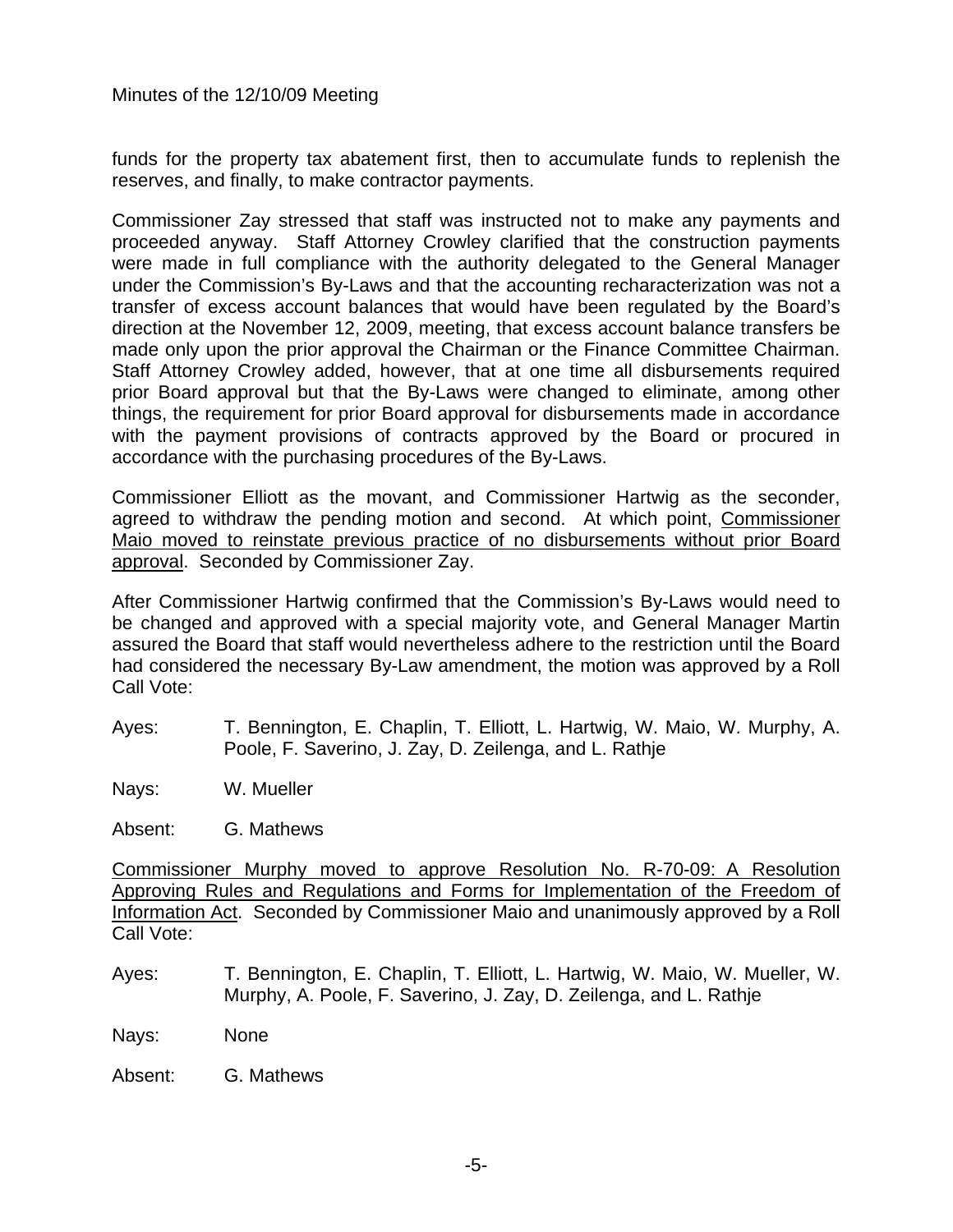# **SUPER/SPECIAL MAJORITY OMNIBUS VOTE AGENDA**

Commissioner Hartwig moved to approve Resolution No. R-71-09: A Resolution Approving a Second Amendment to Task Order No. 10 under the Master Contract with AECOM USA, Inc. Seconded by Commissioner Murphy.

After Commissioner Zay questioned whether, and Facilities Construction Supervisor Bostick confirmed that, the Village of Winfield posted a 110% cash deposit to cover the cost, the motion was unanimously approved by a Roll Call Vote:

Ayes: T. Bennington, E. Chaplin, T. Elliott, L. Hartwig, W. Maio, W. Mueller, W. Murphy, A. Poole, F. Saverino, J. Zay, D. Zeilenga, and L. Rathje

Nays: None

Absent: G. Mathews

## **OLD BUSINESS**

With regards to the proposed short term loan, Commissioner Zeilenga recommended a \$30,000,000 Debt Certificate, noting that West Suburban Bank had agreed to all necessary requirements, is ready to move quickly, and should be able to fund within 7- 10 days. Commissioner Zeilenga added that by financing water purchases and certain construction and related services, the Commission will be able to abate the property tax in February 2010 and begin re-building reserves. With that said, Commissioner Zeilenga recommended moving forward with Ordinance No. O-14-09 to get the financing in place but not authorizing expenditures from the proceeds of the financing until a detailed plan acceptable to the Commission's Chairman and Finance Committee Chairman is developed.

General Manager Martin agreed with Commissioner Zeilenga, adding that a second longer term loan would be needed to fully fund construction payments and, thus, continue rebuilding the reserves and defer a rate increase until May 1, 2010. General Manager Martin added that the Commission can work with both West Suburban Bank and Northern Trust Bank for funding.

Commissioner Zeilenga agreed that additional financing is needed, but stated he was not certain another \$30,000,000 is necessary. After Commissioner Zay inquired as to who had discussions with Northern Trust Bank, Commissioner Zeilenga stated that General Manager Martin, Former Financial Administrator Skiba, and Commissioner Zeilenga interviewed both West Suburban Bank and Northern Trust Bank and the action taken at the December  $2<sup>nd</sup>$  meeting was to direct staff to negotiate the terms and conditions for proposed debt certificates up to \$30,000,000 for a one year term with various banks. Commissioner Zeilenga added that if it is determined that further financial support is needed, then the Board could vote on obtaining a second loan.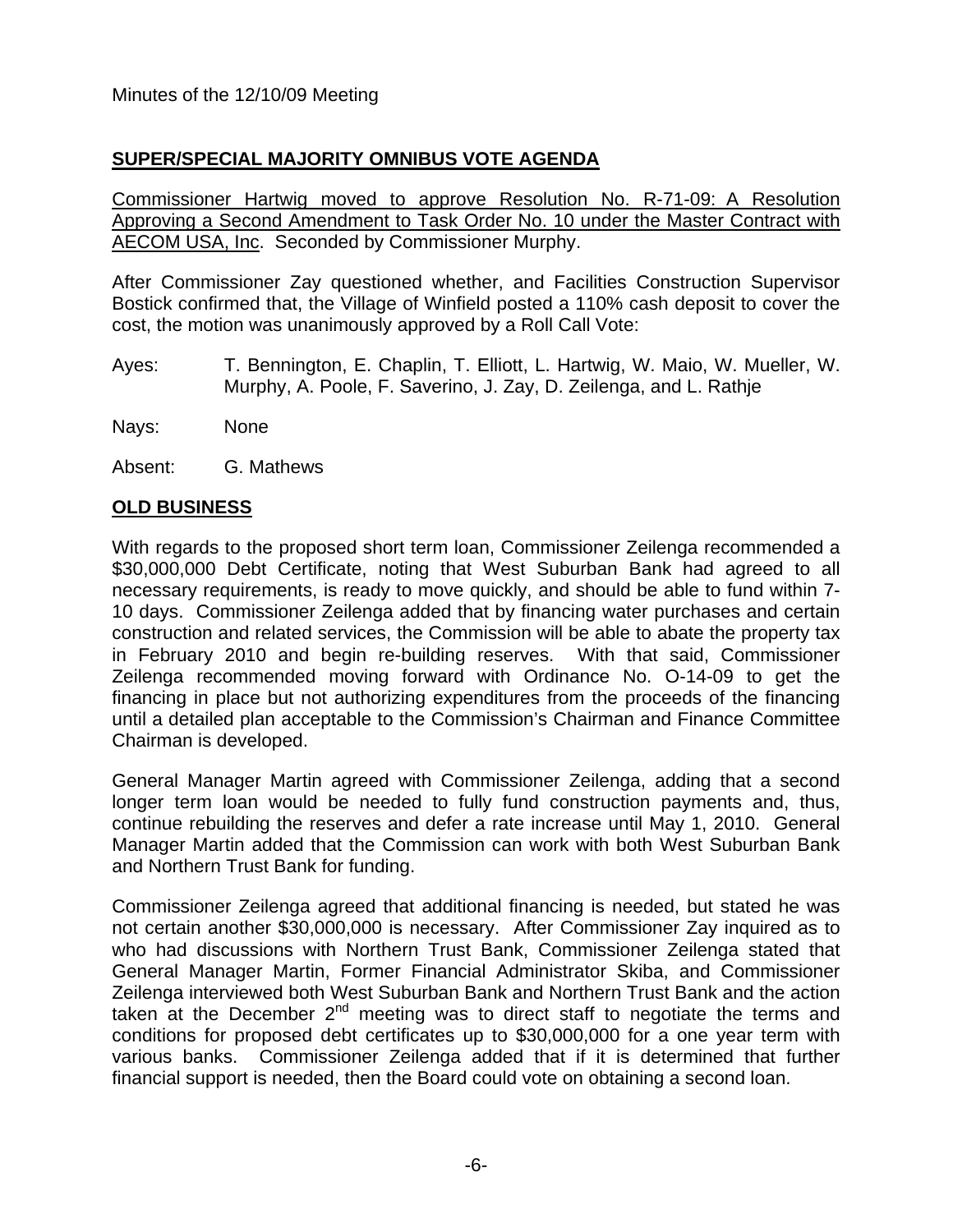To avoid a possible or perceived conflict of interest because his firm has Northern Trust as a client, Commissioner Bennington left the meeting 8:58 P.M.

Commissioner Murphy noted his support of Ordinance No. O-14-09 and asked both Commissioner Zeilenga and staff what the payment timeframe is, if any. Commissioner Zeilenga noted a timeframe of 60 days to pay bills. General Manager Martin added that if the Board approves Ordinance No. O-14-09, then the Commission will be able to pay outstanding construction invoices and abate the property tax.

After Commissioner Zeilenga first moved to adopt Ordinance No. O-14-09 without condition and then withdrew the motion in order to restate it with a condition, Commissioner Zeilenga moved to adopt Ordinance No. O-14-09: An Ordinance of the DuPage Water Commission, Counties of DuPage, Cook and Will, Illinois, authorizing and providing for the issuance of not to exceed \$30,000,000 Debt Certificates, Series 2009, evidencing interests in an Installment Purchase Agreement for the purpose of paying the cost of purchasing real or personal property, or both, in and for the Commission, and providing for the security for and means of payment under the Agreement and the Certificates; provided, however, that no proceeds from the financing be expended without prior Board approval. Seconded by Commissioner Hartwig.

Commissioner Elliott suggested the Board meet within the next 10 days to discuss outstanding construction payments.

Commissioner Bennington returned to the meeting at 9:04 P.M., and Commissioner Mueller left the meeting to avoid a possible or perceived conflict of interest because he maintains certain bank accounts with West Suburban Bank.

Commissioner Bennington clarified that under the purchase program, proceeds from the debt certificates could only be used towards water purchases and construction and related services such as attorney fees. Commissioner Zeilenga clarified that the Commission was allowed to reimburse itself for water purchase payments and payments made for construction and related services during under a 60-day look back period, which reimbursement could then be allocated to whatever accounts the Commission chose. Commissioner Zeilenga added that the split between tax-exempt and taxable debt would determine the use of financing proceeds going forward, noting the most flexible option is to have the total \$30,000,000 designated taxable.

Staff Attorney Crowley agreed and explained that under Ordinance No. O-14-09, the Chairman and the General Manager, acting together, would be authorized to determine the amount of the financing, not-to-exceed \$30MM, and the split between tax-exempt and taxable debt, and that each of either the Treasurer or the Board were authorized under the Ordinance to designate the construction contracts to be covered under the Installment Purchase Agreement.

In response to Commissioner Bennington's question concerning DTC, Staff Attorney Crowley explained that the book-entry provisions under Ordinance No. O-14-09 would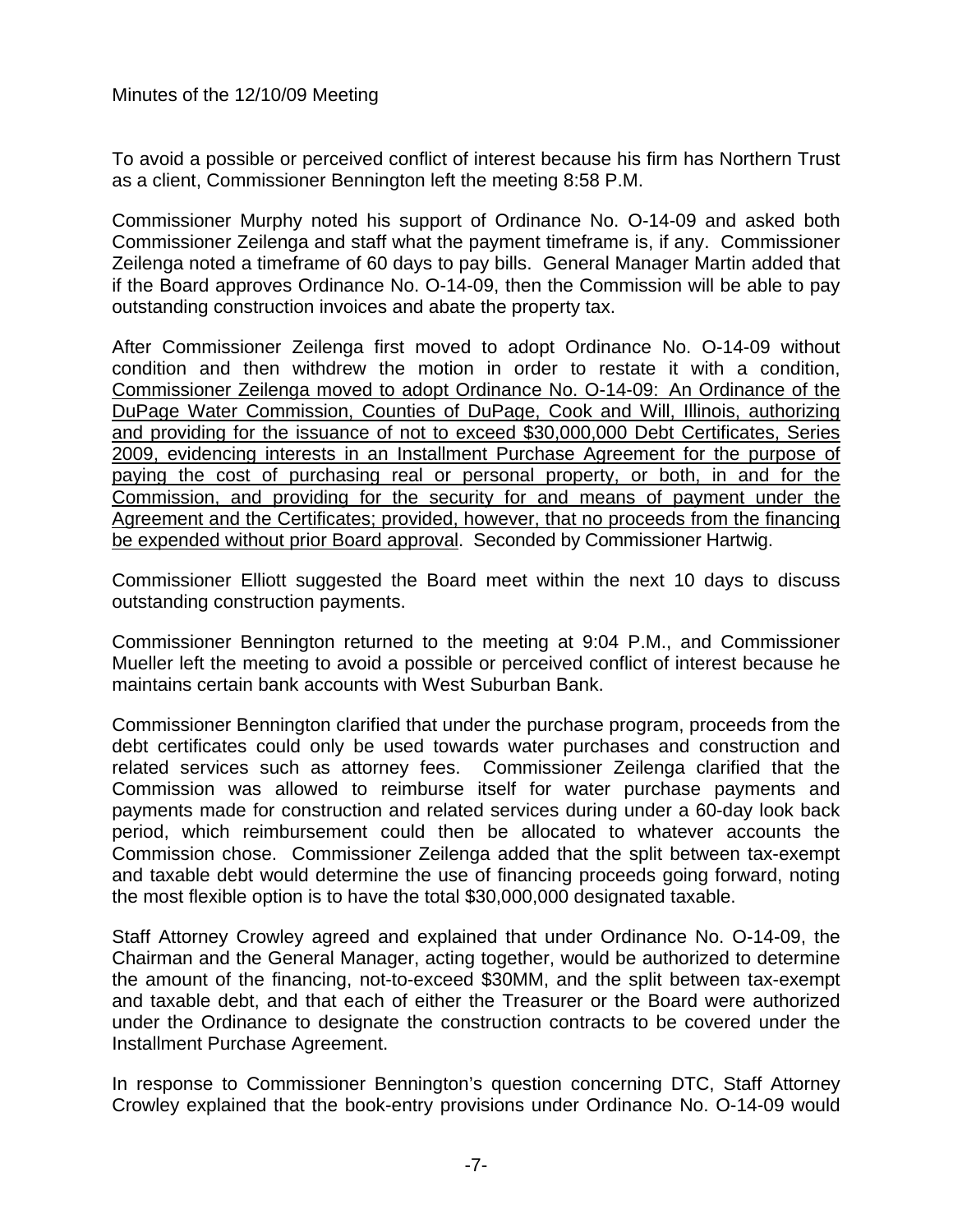only apply if West Suburban Bank desired to use such a system to hold the debt certificates. Staff Attorney Crowley also confirmed for Commissioner Bennington that the representations and warranties in the Ordinance were accurate.

Commissioner Bennington then referred to page 39 of Ordinance No. O-14-09, which referred to a rebate requirement, and asked for an explanation. Staff Attorney Crowley introduced Brent Feller, a tax attorney with Chapman and Cutler, the Commission's Bond Counsel, and Mr. Feller explained the arbitrage rebate requirements under federal tax law, which require investment earnings to be tracked and rebated to the federal government if the proceeds of any tax-exempt portion of the financing were invested at a yield greater than the interest rate on the tax-exempt debt. Mr. Feller added, however, that the rebate requirement could be avoided if the tax-exempt portion of the proceeds were spent quickly.

Commissioner Bennington then referred to page 32 of Ordinance No. O-14-09 and asked about the Section 14 certificate fund. Staff Attorney Crowley stated that the Commission could either establish a separate fund or account, which did not necessarily mean a separate bank account, or pursuant to Subsection 14D on page 35 of Ordinance No. O-14-09, use one or more of the Commission's existing funds or accounts provided that such use comported with "good accounting practice."

Commissioner Zay asked if Ordinance No. O-14-09 specifies the use of proceeds. Staff Attorney Crowley reiterated that the Ordinance did not provide specifics other than identifying construction in general and the Chicago Water Supply Contract and the Bond Counsel engagement and delegated to the Treasurer or the Board the specific construction contracts and related services contracts to be covered under the Installment Purchase Agreement. After Commissioner Zeilenga confirmed with the Staff Attorney that the amount designated in the Ordinance for water purchases was not set in stone, Commissioner Zeilenga volunteered to work with staff in developing a more detailed plan for the use of proceeds.

With respect to Commissioner Zeilenga's email concerning the financial advisor, Staff Attorney Crowley noted that Ordinance No. O-14-09 requires a certificate of a financial advisor before the debt certificates could be issued to protect the Commission by having an independent party with experience in the industry advise as to the fairness of the transaction. Staff Attorney Crowley also noted that even though the Ordinance identified Speer Financial as the financial advisor for the transaction, a different financial advisor could be used so long as a financial advisor's certificate, in substantially the form attached to the Ordinance, was obtained prior to sale.

Commissioner Zeilenga questioned the role Speer Financial had in relation to arranging the financing from West Suburban Bank, noting that he had made several requests for Speer Financial to contact him and no contact was ever made. Commissioner Zeilenga further noted that even if General Manager Martin had not directed Speer Financial to contact Commissioner Zeilenga, Commissioner Zeilenga still would not be approving any fees submitted related to the West Suburban Bank financing but noted he had no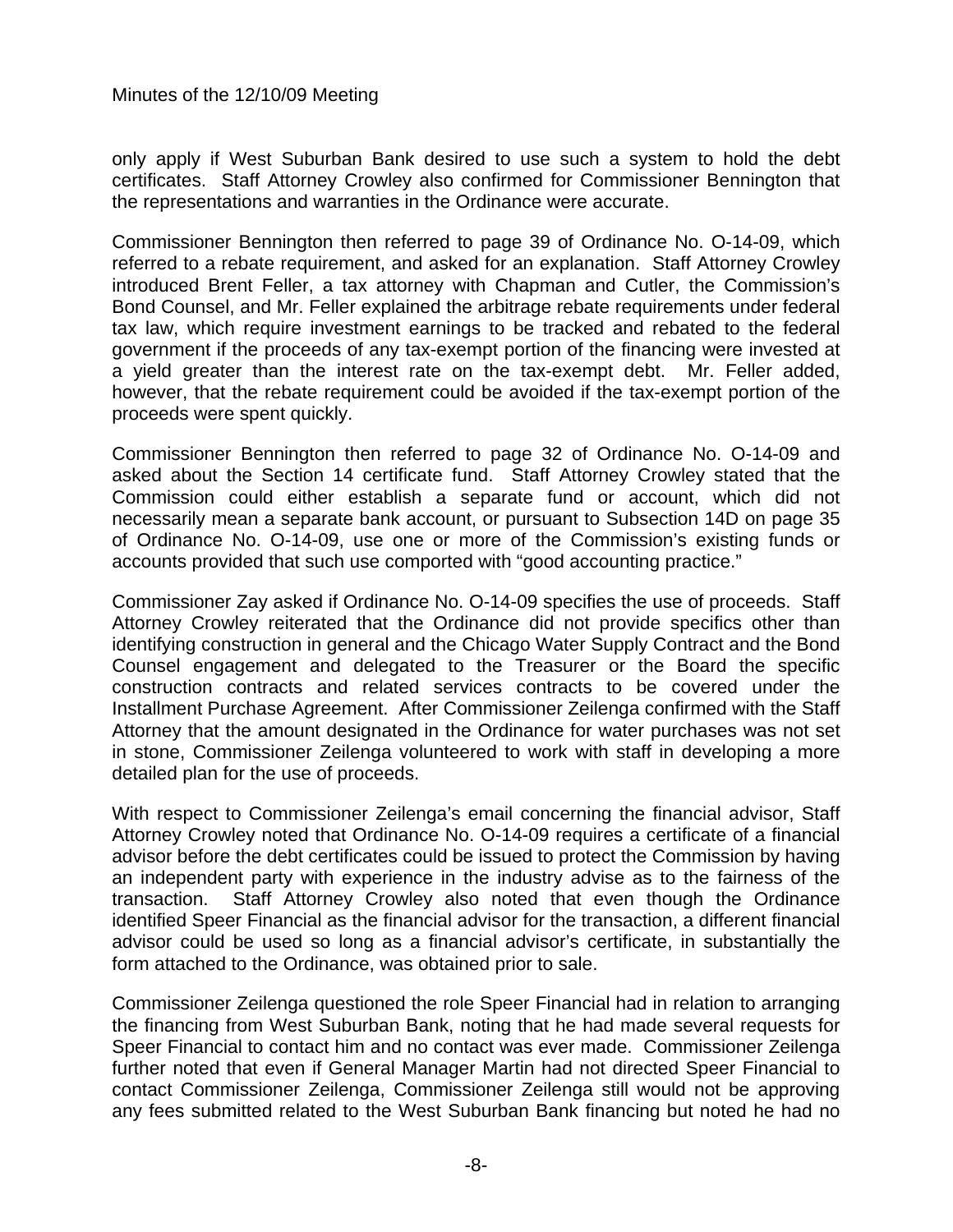objection to paying for their services in connection with the conference call with Moody's and any preliminary financial planning services rendered to staff.

Staff Attorney Crowley reminded the Board that a financial advisor's certificate is required by Ordinance No. O-14-09 in order to sell the debt certificates. Commissioner Zay questioned why Speer Financial did not contact Commissioner Zeilenga and who conducted the conference call with Moody's. General Manager Martin noted that it was an oversight on his part not to advise Speer Financial to contact Commissioner Zeilenga, and that he and Former Financial Administrator Skiba conducted the conference call with Moody's that had been scheduled by Jenner & Block on very short notice.

Commissioner Elliott noted that he understood that having Speer contact Commissioner Zeilenga did not work out, but urged the Board not to lose sight of the issue and suggested going forward with Speer Financial as the financial advisor for the West Suburban Bank loan.

After Commissioner Murphy called the question, Chairman Rathje agreed to allow Commissioner Bennington to make his final remarks. Commissioner Bennington confirmed with Staff Attorney Crowley (1) that West Suburban Bank had full access to the Commission's financials; and (2) that going forward with Ordinance No. O-14-09 would not violate any existing Commission contract or the Revenue Bond ordinance.

At which point, the motion to adopt Ordinance No. O-14-09: An Ordinance of the DuPage Water Commission, Counties of DuPage, Cook and Will, Illinois, authorizing and providing for the issuance of not to exceed \$30,000,000 Debt Certificates, Series 2009, evidencing interests in an Installment Purchase Agreement for the purpose of paying the cost of purchasing real or personal property, or both, in and for the Commission, and providing for the security for and means of payment under the Agreement and the Certificates; provided, however, that no proceeds from the financing be expended without prior Board approval was approved by a Roll Call Vote:

Ayes: T. Bennington, T. Elliott, L. Hartwig, W. Maio, W. Murphy, A. Poole, F. Saverino, J. Zay, D. Zeilenga, and L. Rathje

Nays: E. Chaplin

Absent: G. Mathews and W. Mueller

Commissioner Mueller returned to the meeting at 9:30 P.M.

### **NEW BUSINESS**

With regard to financial matters, Commissioner Bennington requested that a discussion of raising water rates be placed on the next regular Board meeting agenda, noting that even if the Commission decides to immediately raise water rates, the Board can always readjust the rates later. Commissioner Elliott agreed with Commissioner Bennington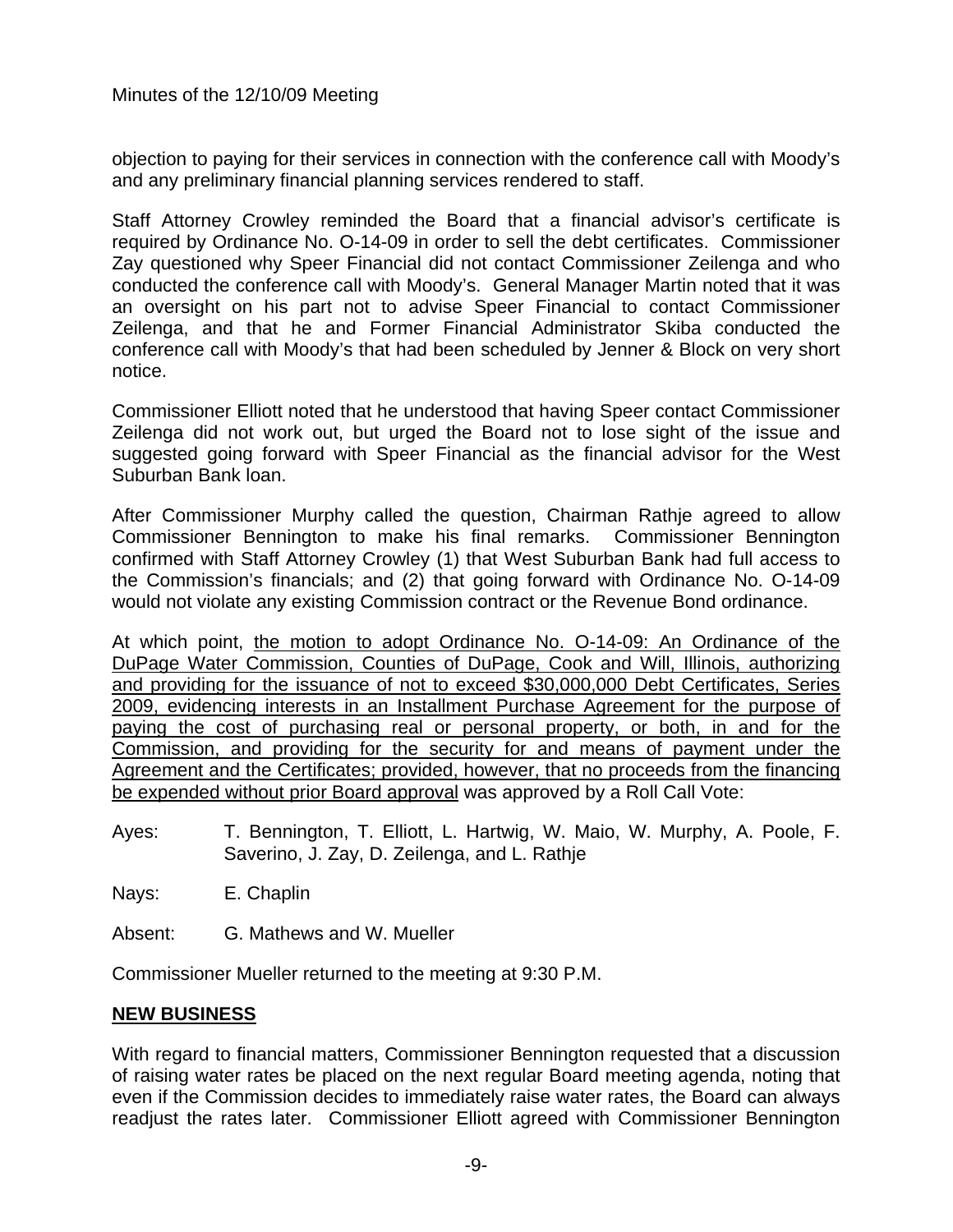and asked staff to explain the procedures that needed to be followed. Staff Attorney Crowley advised that the portion of the water rate attributable to Fixed Costs, or debt service on the Commission's revenue bonds, could be raised by the simple passage of an ordinance but that the portion of the water rate attributable to Operation and Maintenance Costs could not be raised until after a hearing for the Charter Customers was held upon 21 days prior written notice. Commissioner Bennington suggested including the 21-day notice for the hearing and an ordinance increasing the Fixed Costs portion of the water rate on the agenda for the regular January meeting.

Commissioners Maio and Zay stepped out of the meeting at 9:35 P.M.

Commissioner Zeilenga distributed and explained two handouts providing a sample Core Budget Analysis and a sample Monthly Reserve Analysis, which Commissioner Zeilenga requested that staff update and provide to the Board for review on a monthly basis, and Commissioner Elliott requested that staff expand to include six months of historical data on the Core Budget Analysis. During the explanation, Commissioner Maio returned to the meeting at 9:40 P.M. and Commissioner Zay returned to the meeting at 9:45 P.M.

Commissioner Murphy suggested discussing the next phase regarding timeframes and restrictions, if any.

Commissioner Zeilenga noted three critical items: Abating the property tax in February 2010, rebuilding the reserve accounts, and paying construction costs.

Commissioner Chaplin suggested sending a letter of notification of late payment to construction contractors and Staff Attorney Crowley noted that the Commission would be better served by adhering to the contractually allowed 45 day window for making payments after all contractually required payment documentation has been approved.

Commissioner Mueller noted his regret that he had to step out the meeting during the discussion and vote concerning West Suburban Bank and asked that, in the future, discussions take place before agreements are put into place.

With regard to Interim Financial Services, Commissioner Zay suggested freezing any action to hire a new Financial Administrator, and requested that staff prepare a spreadsheet of all employee names, titles, date hired, yearly/hourly salary, and date of last performance review.

Commissioner Zeilenga suggested hiring as many temporary financial employees as necessary to get through the current financial situation.

With respect to the next item on the agenda, Commissioner Murphy moved to purchase Workers Compensation and Employer's Liability Insurance in accordance with the November 18, 2009, Insurance Proposal prepared by Arthur J. Gallagher Risk Management Services, Inc., at a cost not-to-exceed \$115,154.00. Seconded by Commissioner Zay.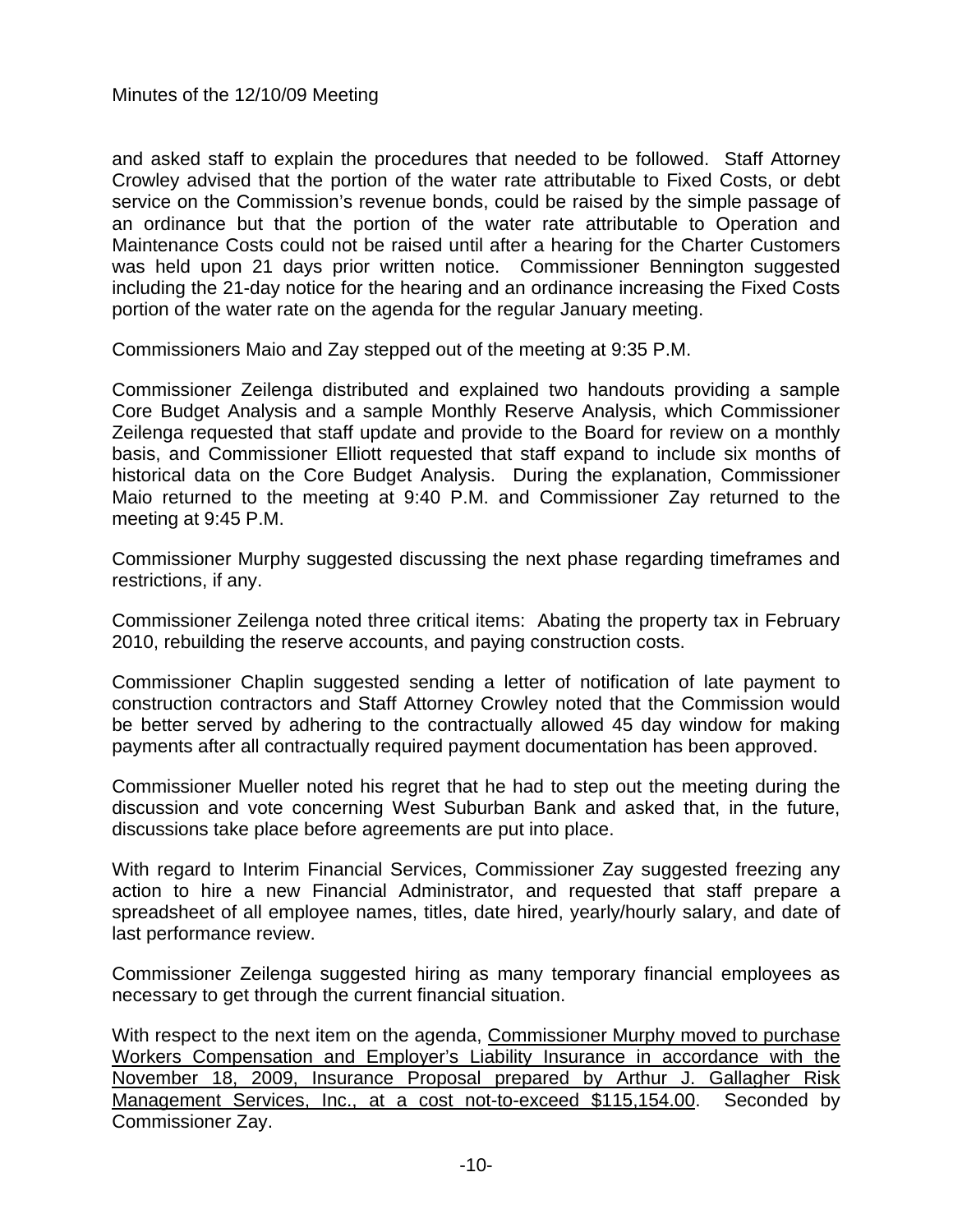After Commissioner Bennington confirmed that the current policy would expire December 15, 2009, the motion was unanimously approved by a Roll Call Vote:

- Ayes: T. Bennington, E. Chaplin, T. Elliott, L. Hartwig, W. Maio, W. Mueller, W. Murphy, A. Poole, F. Saverino, J. Zay, D. Zeilenga, and L. Rathje
- Nays: None

Absent: G. Mathews

## **ACCOUNTS PAYABLE**

Commissioner Hartwig moved to approve the Accounts Payable in the amount of \$130,774.77 subject to submission of all contractually required documentation. Seconded by Commissioner Murphy.

Commissioner Zay questioned the Holland & Knight invoice as to whether the issues could be handled more in-house. Staff Attorney Crowley noted that the services of Holland & Knight covered two months of service, including service when the Staff Attorney was on vacation, and included two unemployment benefit disputes involving several appeals, employee termination issues, the development of new Freedom of Information Act Rules and Regulations, two document productions, and a bid dispute.

Commissioner Zay then questioned staff's use of a Commission credit cards. General Manager Martin explained that some items cannot be obtained using a purchase order and, therefore, a credit card is needed. General Manager Martin added that the Board approved, several years ago, the issuance of Commission credit cards to three managers.

Commissioner Chaplin noted that, in the past, staff provided a book with the documentation supporting paid invoices and invoices to be paid for any Commissioner's review and asked what happened to the book, stating that it is hard to approve the accounts payable listed on the Agenda when the detail is missing. General Manager Martin noted that the backup detail for the Accounts Payable was included in the Board packet and, with respect to the backup for the Items Paid, the practice of bringing the book to the meeting had been overlooked with the resignation of the Financial Administrator but would be reinstated.

After Commissioner Chaplin questioned several items on the Items Paid list, including the text writing consulting services for the Standard Operating Procedures project, the Peters and Associates invoice, and the uniform purchases, the motion was unanimously approved by a Roll Call Vote:

- Ayes: T. Bennington, E. Chaplin, T. Elliott, L. Hartwig, W. Maio, W. Mueller, W. Murphy, A. Poole, F. Saverino, J. Zay, D. Zeilenga, and L. Rathje
- Nays: None